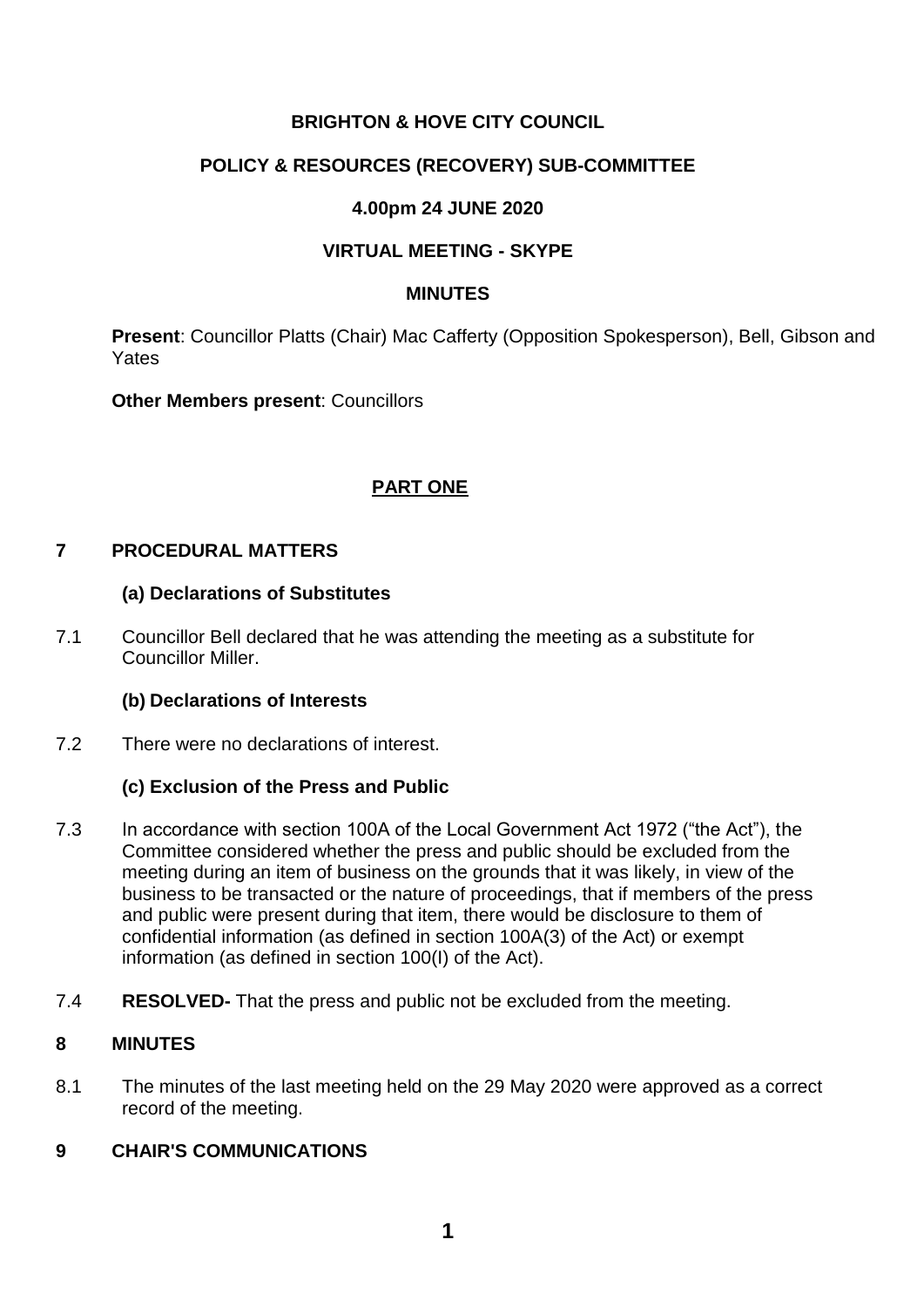9.1 The Chair stated that this was the second meeting of the Recovery Sub-Committee and I hope we will begin to see how the city is starting to move on from the pandemic and working on economic recovery. We hope that the committee will eventually find it has become redundant as we reach a new normality and can look back and see how far we have come and how we have improved the well-being of all those who live and work in the city.

The Covid-19 pandemic has made digital inclusion ever more important, with digital technology keeping people connected whilst shielding, isolating or staying indoors. In a crisis where, digital access and skills are even more essential to get support, food, medicines, benefits, and remain in contact with family and friends, it is essential that organisations and sectors work together to reduce the digital divide, so I hope members will back plans to support Digital Brighton & Hove continue their vital digital inclusion support and coordination in the city.

We have a report coming forward on emergency food provision today. In light of the public health crisis, we have seen demand for emergency food support multiply, with the children's centre food bank, for example, seeing a 200% increase in demand since March. We have provided an additional £124,500 of funding for emergency food provision for a further 12 weeks to help keep the city fed. I want to take this opportunity to pay tribute to the tireless work of the Brighton & Hove Food Partnership and all the staff and volunteers at food hubs and food banks across the city who are supporting vulnerable residents through this difficult time.

We have a report today proposing measures to support the continued working cashflow of the i360 during the Covid-19 pandemic. The report identifies the need to support the i360 to prevent future additional costs to the city council.

We also have a report on our support for local businesses. At the last Policy & Resources Recovery Sub-Committee I announced plans for local Councillors to play a role in identifying remaining businesses that could be eligible for the Small Business Grants programme, and I want to thank all of you who have been round your wards and contacted those businesses. As of  $12<sup>th</sup>$  June, the council had paid out over £65 million in these grants. I want to thank officers who have worked round the clock to process applications and get vital financial support to local businesses in need, including their work processing discretionary grant applications, which have far exceeded our allocation. I would urge any small businesses who have not yet sought help to check the council's web pages and find out if they are eligible for government support and to work with the council to ensure they are best placed to re-establish themselves and open for business.

We are continuing to ask government for greater flexibility to target support to local businesses. I am asking the government to make all the remaining small business grant fund available to spend on discretionary grants so that we can help more businesses survive the public health crisis and rebuild a thriving local economy. Our discretionary grant fund is oversubscribed by £7m so you can see that it is now urgent that the Government allow us to transfer nearly £6m over from unclaimed grants in the small business grants scheme. These small independents are the lifeblood of our city and its communities. People have put their heart and soul into setting up their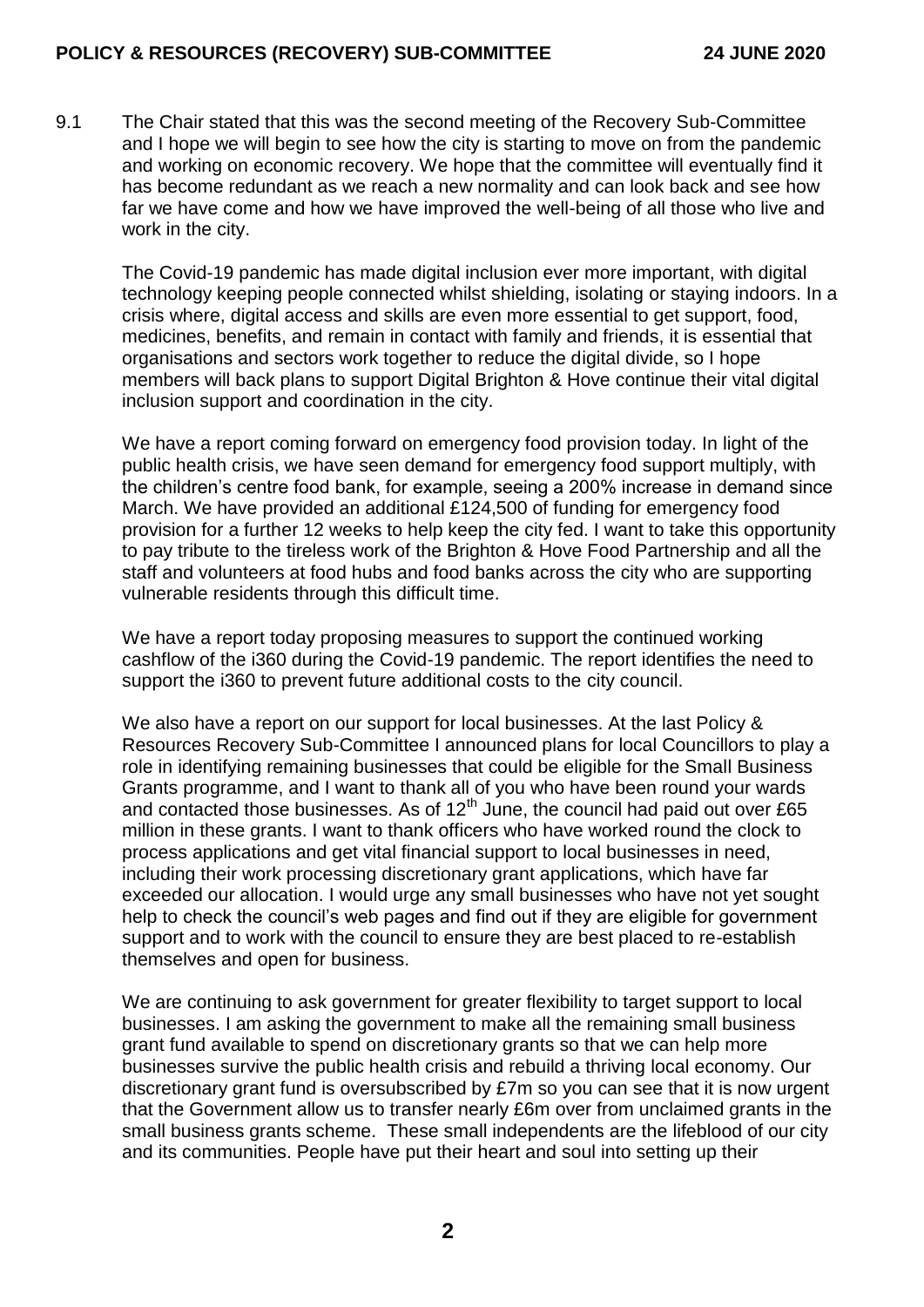businesses and keeping them going. We cannot stand by and watch them go under, so I hope members agree to us continuing to press government on this.

We have a report coming forward today on the progress of the Recovery Programme. As a council we have worked hard to put in place a range of measures to support businesses and residents interact safely. As more government restrictions are lifted, we're introducing a number of changes to the city's public spaces and transport network which we hope will mean shops can reopen safely, stay open and flourish in a Covid-19 secure environment. The measures include the widening of footways, new cycle lanes, banners and signage and engagement with local businesses about signs and outside seating. They will also help our residents and visitors to move safely around the city and encourage them to maintain physical distancing. Creating more space for people to visit shops, particularly in narrower parts of the city like Old Town and The Lanes, is important to keep people safe and support businesses in those areas to reopen safely. We have also produced advice for retail businesses outlining measures to protect staff and public safety and minimise the spread of Covid-19.

A further range of measures to support the city's continued recovery from Covid-19 and encourage active travel across the city were agreed by the Environment, Transport and Sustainability Committee last night. This will see some further temporary schemes introduced to increase walking and cycling provision. Since the start of the pandemic, the way people have travelled around the city has changed. More people have chosen to walk and cycle for short journeys and, partly due to an increase in home working, we have seen fewer vehicles on our roads.

We are responding to government guidance asking us to move quickly to make the city safe and Covid-secure as the lockdown restrictions are eased, and the economy reopens. But, we also want to ensure that residents have the chance to have their say on the temporary changes that we are making. We're now inviting residents to comment on these changes through a survey on the council's website. We're also keen to hear whether these changes have altered residents' travel habits and behaviours. Anyone responding will be able to comment on each change individually. I urge people to have their say and I look forward to seeing the results.

Although government is relaxing the social distancing rules from  $4<sup>th</sup>$  July, the guidance for when we're outside our homes still recommends that we should maintain a 2m distance and this should only reduce to at least 1m when people cannot be 2m apart. When social distancing is less that 2m we should be doing everything, we can to mitigate transmission. Social distancing is still key to slowing the spread of Covid-19. Public safety, health and wellbeing will remain at the heart of our economic recovery plans.

If anyone has Covid symptoms, they should self-isolate and get tested and make sure they follow the advice of NHS Test and Trace if they are contacted.

Thank you.

## **10 PUBLIC INVOLVEMENT**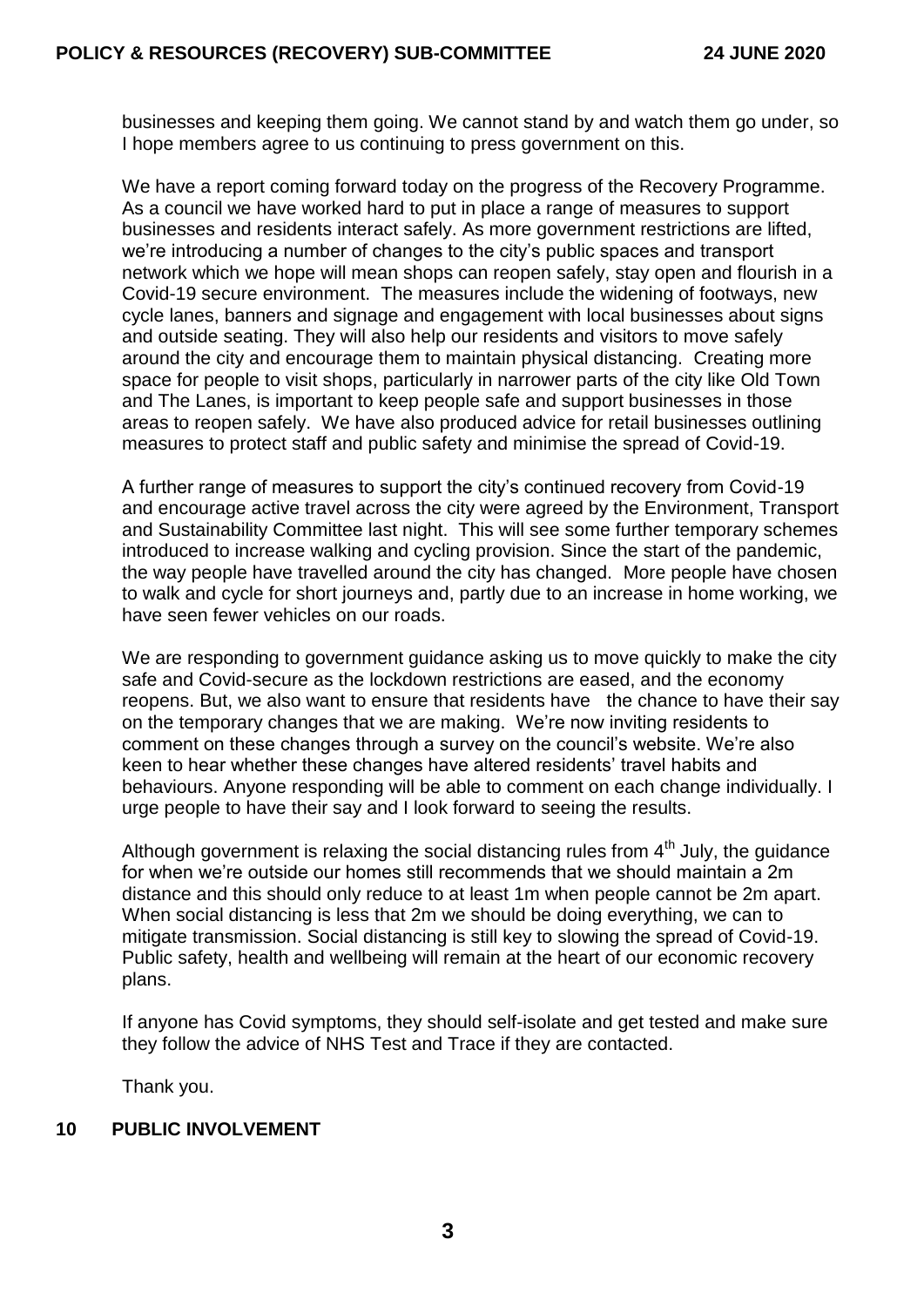## **POLICY & RESOURCES (RECOVERY) SUB-COMMITTEE 24 JUNE 2020**

- 10.1 The Chair noted that there was one public question from Mr. Kapp regarding the i360 but that he was having difficulty in joining the meeting. She was aware that he could hear the conversation and apologised for the inconvenience of not being able to fully participate.
- 10.2 She therefore read out his question and gave her response as follows:

"What is the current indebtedness of the British Airways i360 company, and what steps is the Council taking to recover the money owed?"

- 10.3 To date the i360 has made £5.9m loan payments to the council but, due to the level of debt interest, the current debt has increased from £36.2m to £38.9m as at 31st March 2020. However, in addition to the loan payments, it should be noted that the council has benefitted from business rates paid by the attraction and annual Section 106 'planning gain' payments. Up until the June 2020 payment, the council has agreed to £4.134m deferred payments pending long term restructuring of the loan. As the report to Policy & Resources (Recovery) Sub-Committee sets out, a wide range of options have been considered and are still under consideration by a Member Working Group. However, independent advice to date has confirmed that supporting the current operation, focussed on income generation, is expected to deliver higher returns than the council exercising its step-in rights and therefore the report recommends that discussions on loan restructuring should recommence once the attraction is able to reopen.
- 10.4 The Chair thanked Mr. Kapp for his question and confirmed that he would be sent a copy of her response.
- Note: The Chair then adjourned the meeting for a short break at 5.00pm and reconvened the meeting at 5.10pm.

#### **11 MEMBER INVOLVEMENT**

11.1 The Chair noted that there were no items from Members for consideration.

#### **12 COVID-19 CITY RECOVERY PROGRAMME PROGRESS UPDATE**

- 12.1 The Executive Director for Economy, Environment & Culture introduced the report which provided an update on the development and delivery of the city's Covid-19 recovery programme. He noted that officers were working with partner organisations to plan for the city's economic recovery as lockdown was eased and he would bring regular updates to the committee.
- 12.2 The Chair noted that there was an amendment from the Green Group and invited Councillor Mac Cafferty to move the amendment.
- 12.3 Councillor Mac Cafferty formally moved the amendment and stated that he wished to thank all the officers for their work during the pandemic and that it was felt that their efforts should be recognised in some way. Everyone had been through a huge change in terms of working arrangements and ways of working at break neck speed.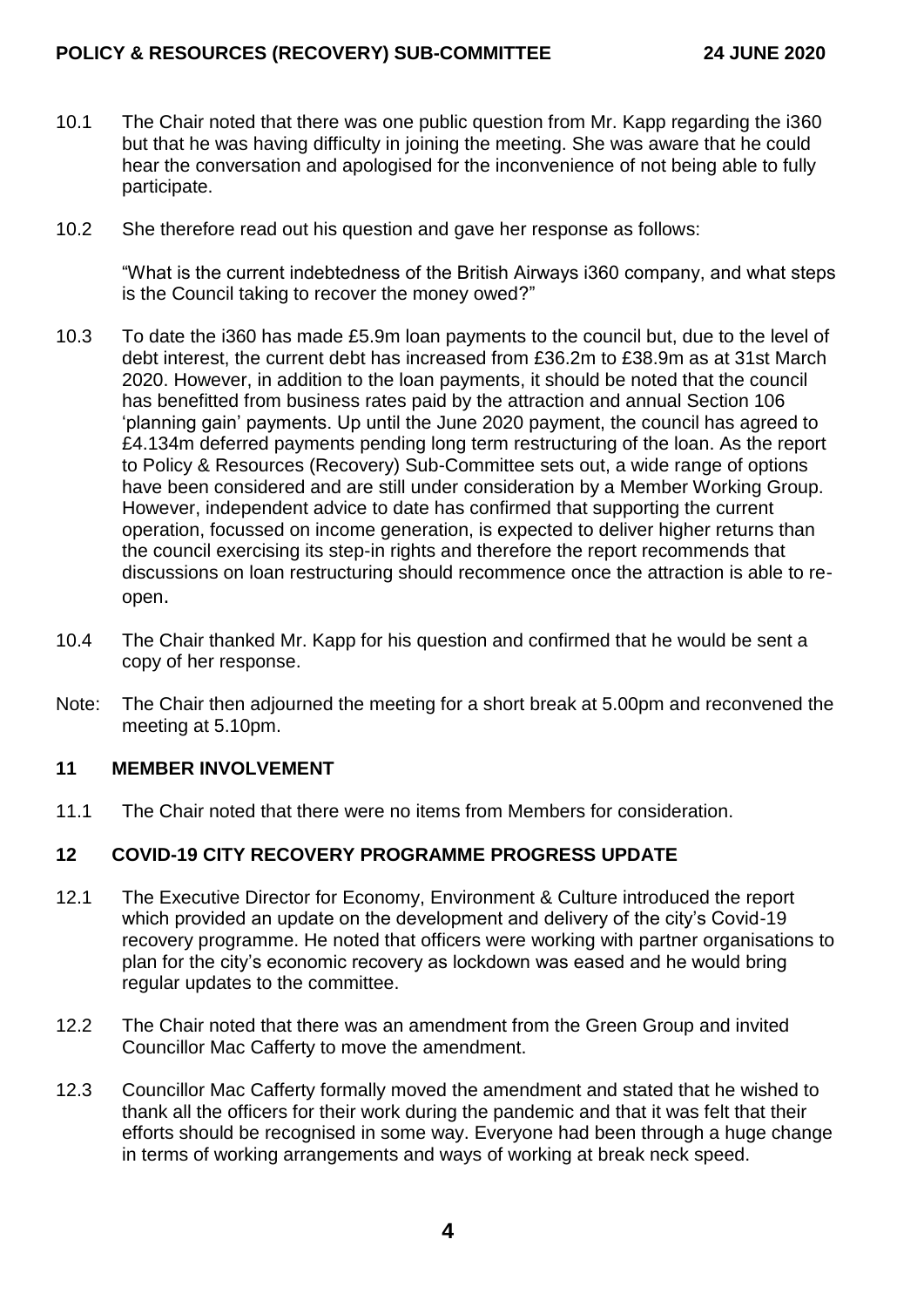## **POLICY & RESOURCES (RECOVERY) SUB-COMMITTEE 24 JUNE 2020**

- 12.4 Councillor Gibson formally seconded the amendment and stated that councillors were aware staff were working extremely hard and gong over and above what was expected. He therefore hoped that the amendment could be supported.
- 12.5 The Executive Director for Economy, Environment & Culture stated that senior officers were aware of the incredible work being undertaken by staff and were exploring ways of recognising that commitment.
- 12.6 Councillor Yates stated that he was fully aware of the sterling work being undertaken by council staff and that the need to recognise this had already been raised with the senior management team. He also noted that many staff had learnt new roles and had supported completely different areas of work but were now being asked to return to their original roles because of the easing of lockdown. This was likely to have an impact on those services which had received the support and those people who used the services. It was something that would need further consideration.
- 12.7 Councillor Gibson echoed the comments and asked what support was being given to homeless people who would have to move out of the current accommodation that had been provided and what action was being taken to manage the safer re-connection aspect for those who did not have a direct connection with the city.
- 12.8 The Executive Director for Economy, Environment & Culture stated that options were being looked and the use of volunteers to support services and people was being considered. The recent use of specialist marshals for crowd control had worked well and it may be that this needed to be extended and he was happy to report back to the committee.
- 12.9 Councillor Bell stated that there had been discussions at the Leaders Group in regard to how to recognise staff and he felt that officers had done outstanding work and he was happy to wait for an update to the Leaders Group. He also asked if further information could be provided outside of the meeting in respect of the applications made for discretionary grants by local businesses, an update on the availability of university accommodation in September, an update on the potential events programme and whether the proposed funding for city marshals could be claimed as outlined in the report.
- 12.10 The Executive Director for Economy, Environment & Culture stated that he would ensure the information was provided to the Members of the Committee. He noted that additional support to local businesses had been given with a view to helping to manage the easing of the lockdown restrictions e.g. additional pavement space was being made available, shop-owners were working with officers to create a safe environment and museums and attractions were preparing to open on the 4 July.
- 12.11 The Assistant Director Development & Regeneration noted that the Discretionary Grants budget of £3.697m had been over-subscribed with applications amounting to £10.835m and that 305 applications had been approved with payments due to be made this week.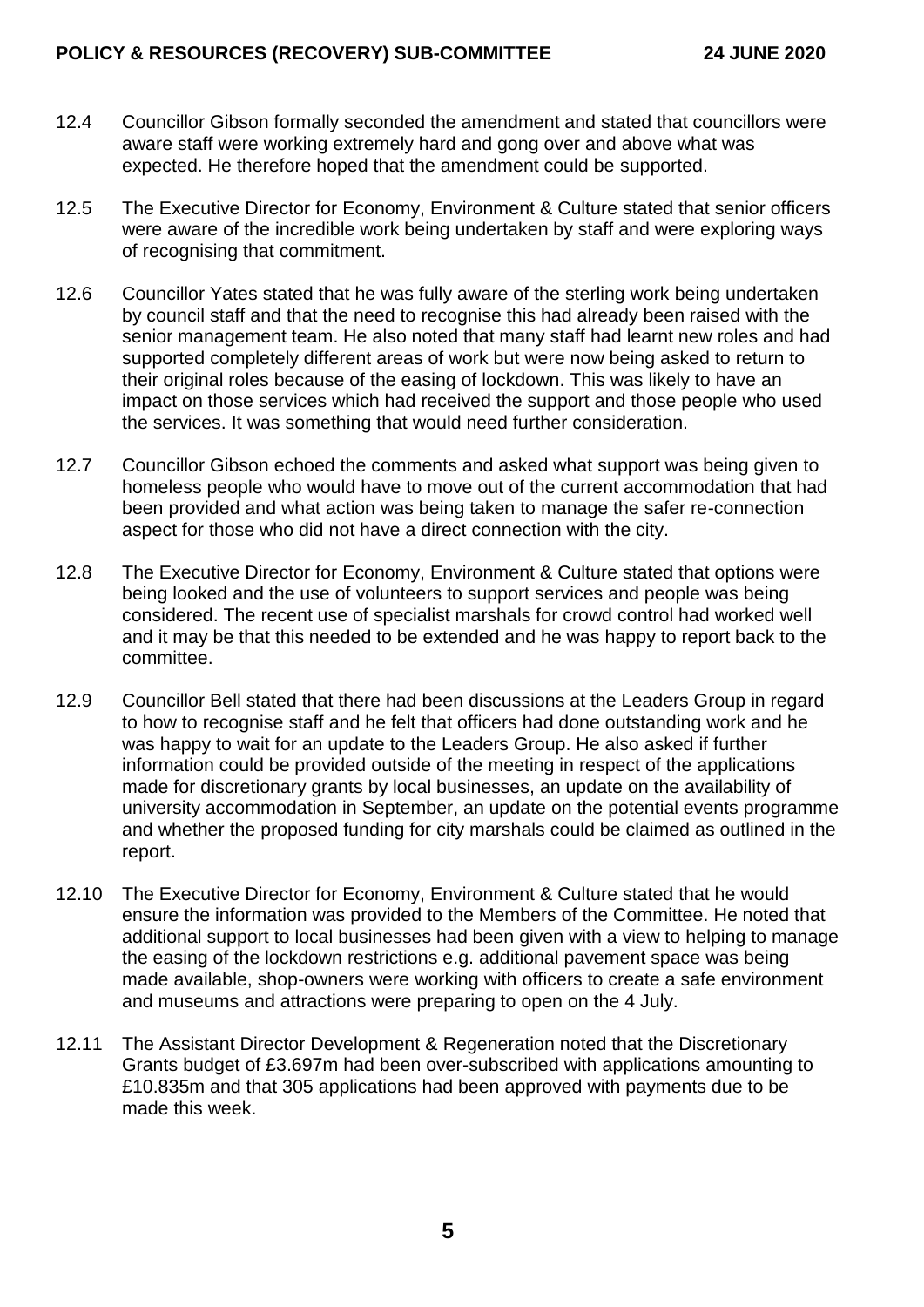12.12 The Chair noted the comments and put the amendment to the vote which was carried unanimously. The Chair then put the recommendations as amended to the vote which were carried.

# 12.13 **RESOLVED:**

- (1) That the progress update report be noted;
- (2) That the Executive Director Economy, Environment & Culture be granted delegated authority to procure and award a contract for the deployment of city marshals to support the management of safe space on the seafront and in our retail high streets;
- (3) That officers be requested to bring a report to the September Sub-Committee on the impact of Covid-19 upon disadvantaged communities along with proposals for supporting community recovery, including consideration of the equalities' implications of the recovery planning process; and
- (4) That further to the work of the council's internal Ways of Working cell, a report be commissioned, in consultation with staff fora and Trade Unions, detailing options for recognising and rewarding all council staff for their efforts during Covid-19 pandemic.

## **13 COVID-19 EMERGENCY FOOD PROVISION - UPDATE**

- 13.1 The Head of Communities & Equality introduced the report which provided an update on emergency food provision in the city during the Covid-19 health crisis. She noted that the council had been working closely with the Brighton & Hove Food Partnership and had ensured that no-one was going hungry in the city with around 4,000 people being supported. She also noted that it was important to continue to support people during the transition period to enable them to get back into employment and gain an income.
- 13.2 The Committee welcomed the report and noted that the work had provided a real lifeline for people during the pandemic. Local communities had responded, and it was important to learn from those that had been successful and to ensure that level of community support remained going forward into the recovery phase and beyond. There were a number of excellent initiatives that could be supported and taken up in other areas. The Committee recognised that it would be important to consider how volunteers could be sustained and encouraged to continue to support their local communities and that may mean working with local businesses to ensure voluntary work was recognised.

## 13.3 **RESOLVED:**

(1) That the exceptional work of the projects in the emergency food network and by Brighton & Hove Food Partnership be noted; and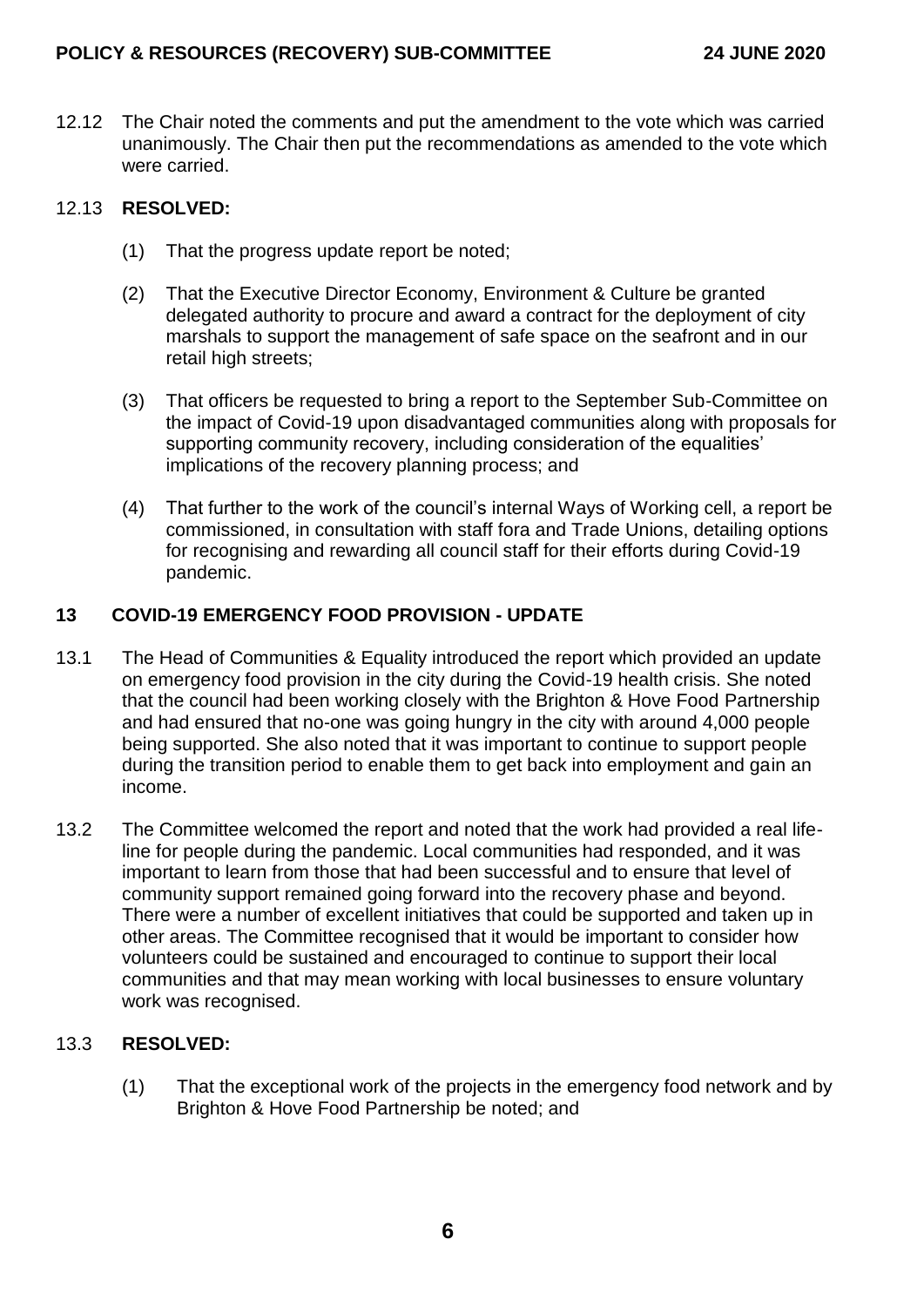(2) That the Urgency Decision taken by the Chief Executive (attached as Appendix 4) to commit funding of £124,500 as outlined in paragraph 3.9 of the report be noted.

# **14 COVID-19: BUSINESS SUPPORT - UPDATE**

- 14.1 The Assistant Director Development & Regeneration introduced the report which provided an update on the programme of work being undertaken by the Economy and Events Cell in response to the Covid-19 pandemic. He also noted that the report set out the latest position with regards to the issuing of small business grants and retail, leisure and hospitality grants.
- 14.2 The Committee welcomed the report and noted that a number of smaller grants in the main had been awarded to self-employed and freelance workers.

#### 14.3 **RESOLVED:**

- (1) That the work being undertaken to deliver business rates relief and business grants to local businesses be noted;
- (2) That the work being undertaken to deliver discretionary business grants to local businesses be noted; and
- (3) That the city council continue to press the government for any unspent grant money left in the small business grant fund to be reallocated to the discretionary grant fund, so it can be targeted at protecting the city's economy.

## **15 I360: COVID-19 SUPPORT**

- 15.1 The Assistant Director City Development & Regeneration introduced the report which set out measures necessary to support the continued working cashflow of the i360 during the Covid-19 pandemic. He noted that overall the visitor economy was suffering and that the proposed measures were being made to ensure that the council did not face additional costs associated with the running of the i360.
- 15.2 The Chair noted that there was a Green amendment and invited Councillor Mac Cafferty to move the amendment.
- 15.3 Councillor Mac Cafferty formally moved the amendment and stated that it was intended to draw down on the work and discussions of the i360 Working Group and hoped it would be seen as helpful.
- 15.4 Councillor Gibson formally seconded the amendment and reserved his right to speak.
- 15.5 The Executive Director for Economy, Environment & Culture noted that should the amendment be carried it would remove the December deferral and set monthly meetings. He suggested that it would be appropriate for the Working Group to set a work programme and that officers could undertake the actions and report to the Working Group as they had previously in 2019.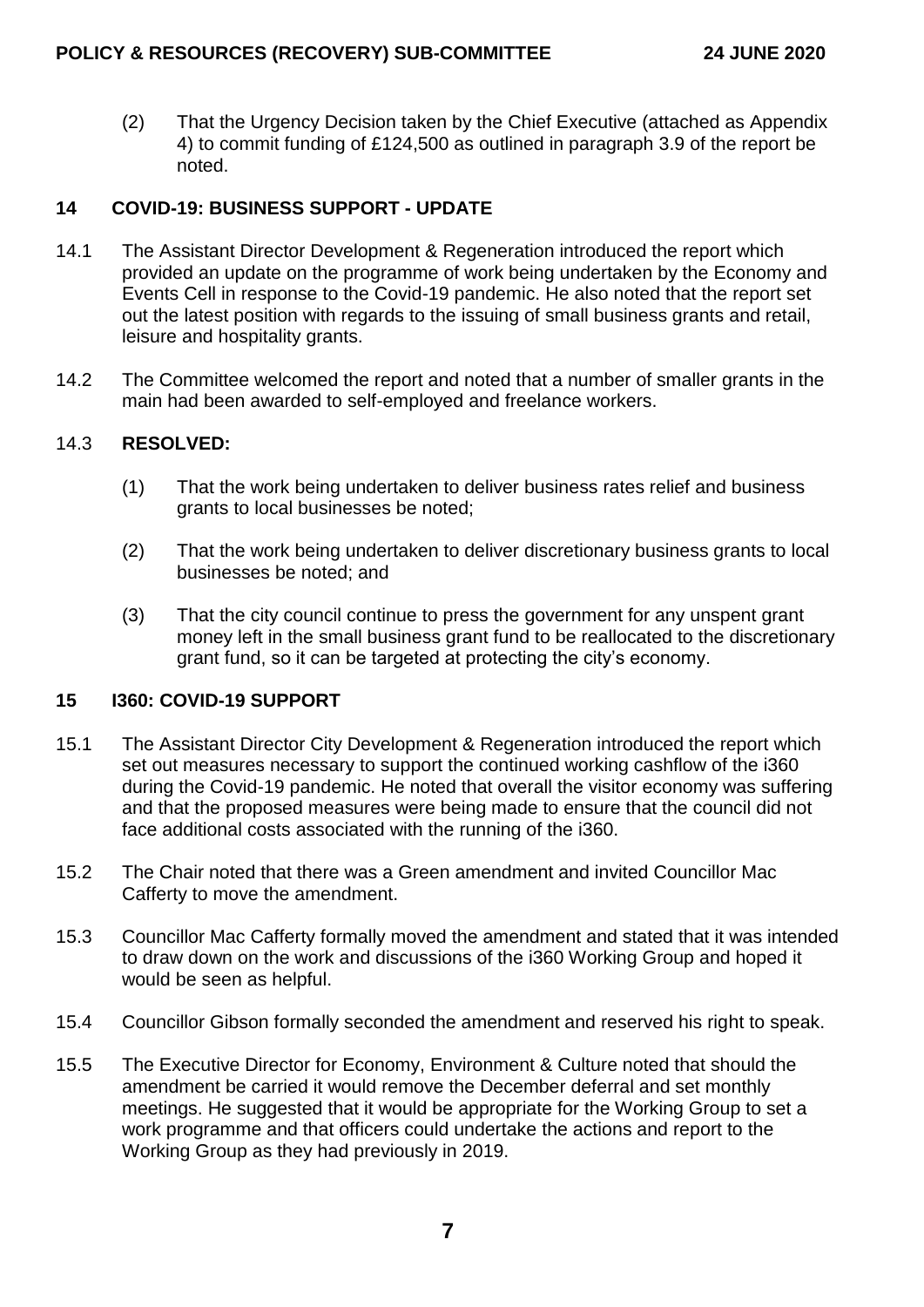# **POLICY & RESOURCES (RECOVERY) SUB-COMMITTEE 24 JUNE 2020**

- 15.6 Councillor Appich stated that the Working Group had met in early June and accepted that when the Council had approved the loan the underlying figures for what is a weather dependent attraction had been overstated. It had been closed since March due to the pandemic and had suffered a significant loss of income and negative cashflows. However, the latest projections, assuming a reopening with safe distancing and the potential of more people taking a staycation were positive. It was therefore hoped that further support could be given, and the Working Group had agreed to recommend the deferral of remainder of last year's loan payment and the payments due at the end of June and December to give the i360 breathing space. She also noted that the Working Group were hoping to get more involved with the management team and work with them in developing an action plan for the attraction's recovery.
- 15.7 Councillor Bell stated that he felt it was important to give the attraction time to address the situation although he did feel it was more likely that the council would have to act. He also suggested that consideration be given to asking whether the owners would consider agreeing to Directors' guaranteed being put in place.
- 15.8 Councillor Yates stated that he did not feel the amendment was helpful and could not support it. He suggested that it would be better for the Working Group to take matters forward and work with the management team for the i360 and then report back to the committee.
- 15.9 Councillor Gibson referred to the amendment and stated that it would be helpful to see the cash-flow information and that Councillor Druitt as the Green Group's representative on the Working Group had not felt it was appropriate to waive the December payment. He hoped that the Working Group would receive the information and be in a position to make recommendations to the committee.
- 15.10 The Assistant Director Development & Regeneration noted that the management team hoped for a stronger summer and were yet to complete their long-term restructure and that the information would come to the Working Group. He also noted that he and finance officers attended the Working Group and it was hoped that a closer working relationship with the management team would be forthcoming.
- 15.11 The Chair noted the comments and put the amendment to the vote which was lost by 3 votes to 2. She then put the recommendations as listed in the report to the vote which were carried.

## 15.12 **RESOLVED:**

- (1) That it be agreed to defer £150,000 from the December 2019 payment in addition to the £880,304.25 which the Policy & Resources Committee agreed to defer on 5<sup>th</sup> December 2019, on the same terms;
- (2) That it be agreed to defer the loan payments due in June and December 2020, but request that any funds over and above the cashflow necessary to keep the attraction operational are paid to the Council in part payment of the sums owed;